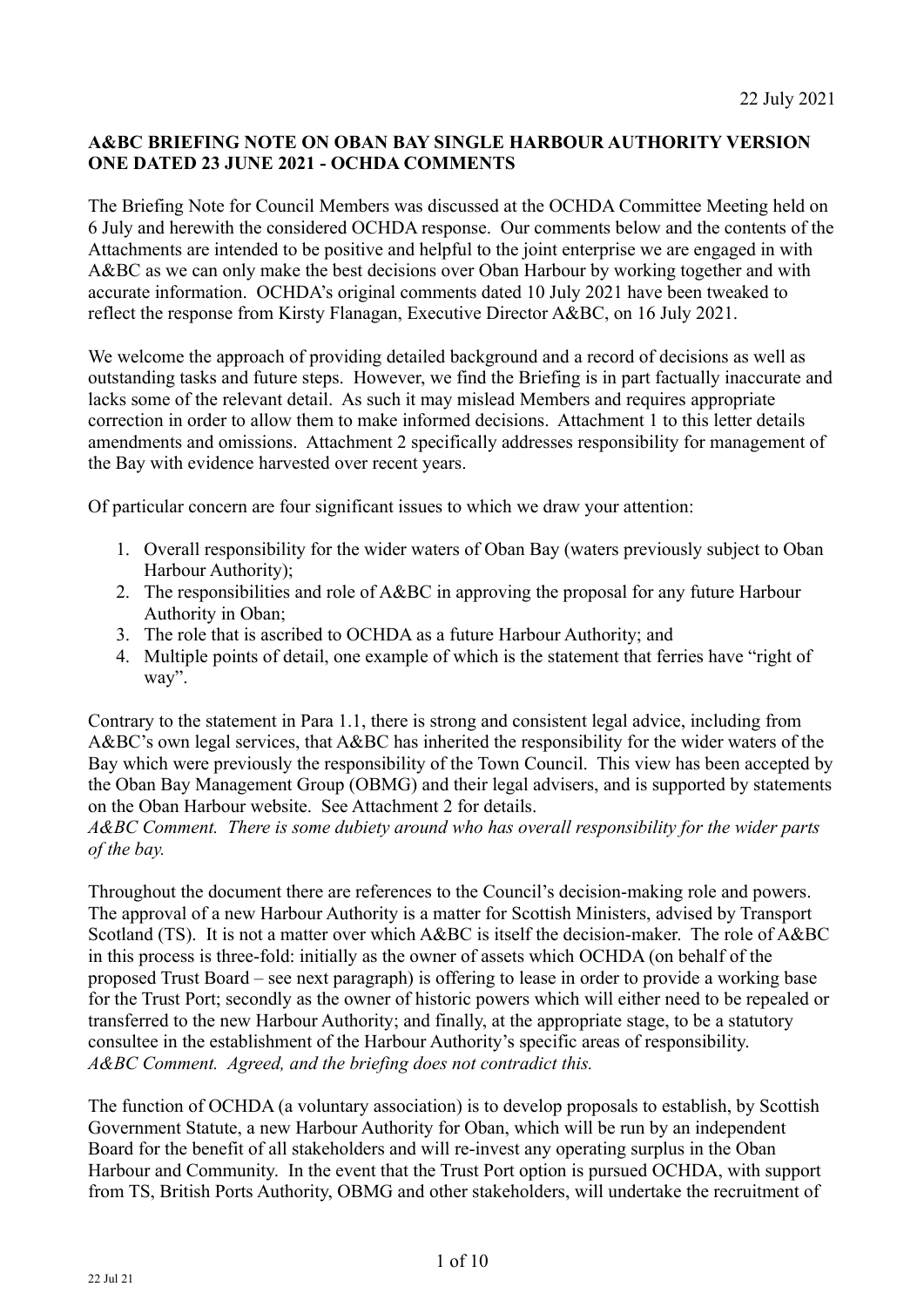the Board and the Chief Executive for the new Harbour Authority. The Board will develop their own business plan, in consultation with all stakeholders, as required by the Scottish Government's "Modern Trust Ports: Guide for Good Governance". To suggest (Para 3.6.1) that OCHDA has, or should have, "proposals for developing and improving the harbour area" is to misunderstand the task we are jointly engaged in. As a properly constituted voluntary body OCHDA could neither become, nor seek automatic representation on, the Board of the Trust Port. Thus our funding model, technical competence, and operational model are neither relevant to the future Harbour Authority nor of legitimate interest to A&BC.

A&BC Comment. We understand the function of OCHDA and will tweak the wording to make it *clear that OCHDA are being asked to provide the information in relation to the Trust Port.*

With regard to an example of incorrect detail, to state that ferries have a "right of way" (Para 1.6) is not only to misunderstand the International Regulations for Preventing Collisions at Sea but is also contrary to the voluntary Code of Practice for Oban Bay which has been the safety mechanism for managing vessel movements for a number of years. The Code of Practice states that "*Large vessels (defined elsewhere as vessels greater than 20m in length and/or have a draft greater than 3 metres) "leaving" Oban Bay shall have the right of way over all vessels "entering" Oban Bay".* Many vessels navigating Oban Bay other than ferries are "Large Vessels" and are required to be given priority when leaving the Bay. In view of the obvious risks at present in Oban Bay, it is worrying to read inaccurate information relating to safety matters in a Council document.

*A&BC Comment. We acknowledge that you have quoted from the Code of Practice, however, in practice most vessels do work around the ferry timetables and we consider that what we have in the briefing for members (not intended to be a technical maritime document) is not misleading.* 

Ross Wilson Vice Chair OCHDA

Attachments:

- 1. OCHDA Comments on A&BC Briefing Note dated 23 June 2021.
- 2. Summary of recent research into the historic and current jurisdiction of Oban Bay.

Distribution:

Chair Argyll & Bute Harbour Board Chair Oban Lorn and the Isles Area Committee

Copy to:

Kirsty Flanagan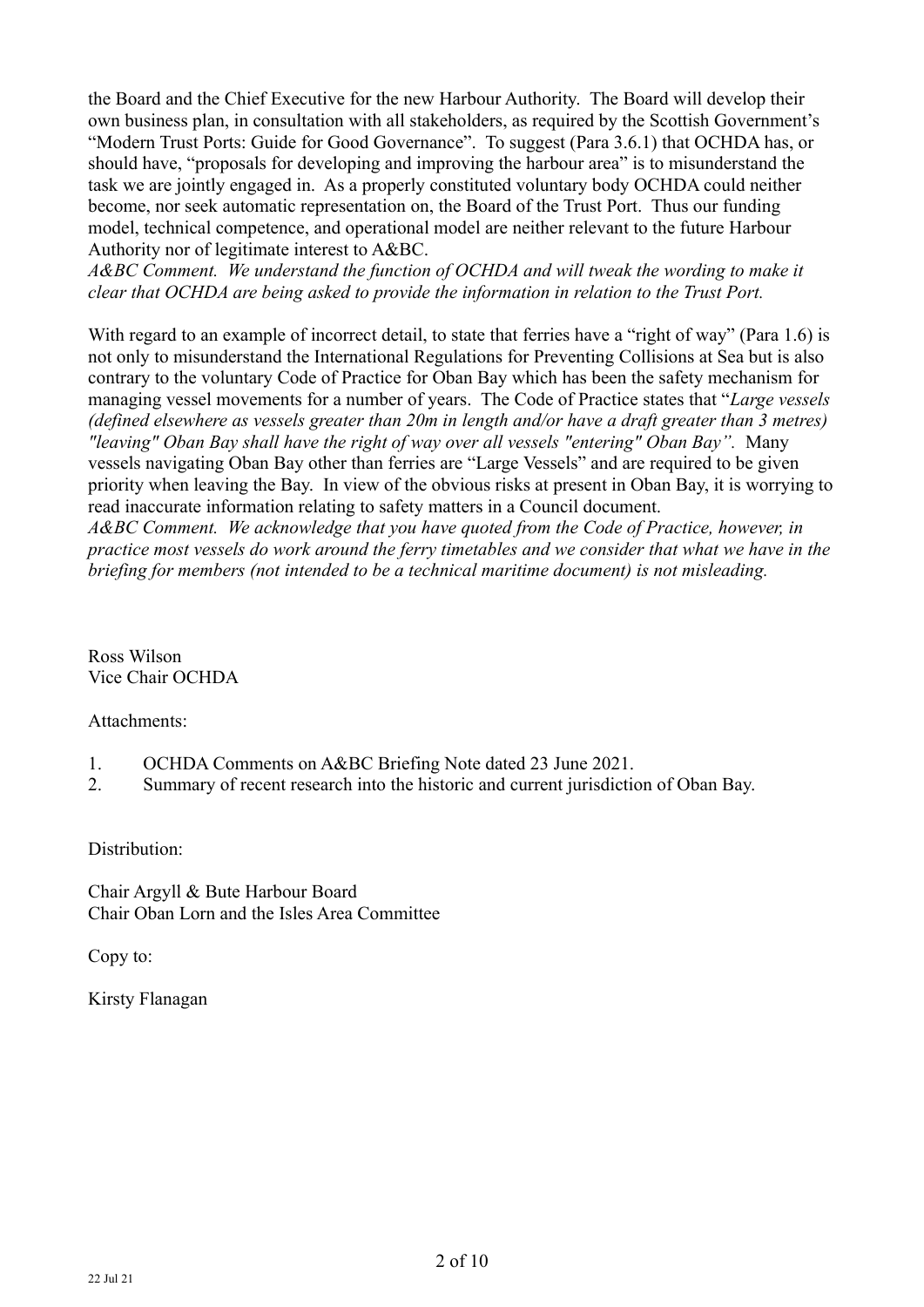#### **ATTACHMENT 1 TO OCHDA RESPONSE DATED 22 JULY 2021**

#### **OCHDA COMMENTS ON A&BC BRIEFING NOTE DATED 23 JUNE 2021**

1. General.

a. Whilst welcome, this Briefing does not provide a realistic overview of governance and is inaccurate in some key details. The Briefing is incomplete in that it fails to inform Members fully regarding the current development and joint work between OCHDA and A&BC. It also fails to state the way ahead clearly, preferably outcome and not output based and with timelines, for progressing the urgent requirement to establish a Statutory Harbour Authority for Oban Bay and Approaches.

b. Clarification of the respective roles and responsibilities of Transport Scotland, A&BC and the OBMG would assist understanding by all stakeholders. The agreement for joint A&BC and OCHDA working was first stated in November 2019 and OCHDA would welcome the opportunity to assist with drafting a revised Briefing Note.

c. The following is a series of detailed amendments that are suggested in order that Members can be correctly and fully informed regarding the situation relating to Oban Bay, its current and future status and arrangements, and the work required from both OCHDA and A&BC in order to successfully develop a Trust Port in Oban.

- 2. Introduction.
	- a. Paras 1.1 and 1.3 Responsibility for the Bay.

(1) It is OCHDA's view that responsibility for the waters of Oban Harbour rests with A&BC. This view has been reached following work that has been completed by both the OBMG and OBSG and their respective legal advisers, not to mention specific advice that was previously given by the Council's own Legal Services Manager as recently as 2017. It also appears to be confirmed in the opening sentence on the home page of the Oban Harbour website. This information is in the public domain and has been supplied to both Council Officers and Members on a number of occasions. Further details are in Attachment 2.

(2) Thus far the Council has provided no evidence to support the statement made in the Briefing Note.

(3) Whilst the Harbour Authority might be considered by some to be moribund, it is still extant - a view made by two separate legal advisers as part of the review of harbour extents. Whilst the Council may not choose to use the powers that are associated with the wider Authority it does not exclude them from their responsibilities.

b. Para 1.6 Right of Way in Oban Bay and Approaches.

(1) Under international regulations all vessels share a duty to avoid collisions. In specific circumstances one vessel may have a priority over another but this must not be confused with a right of way.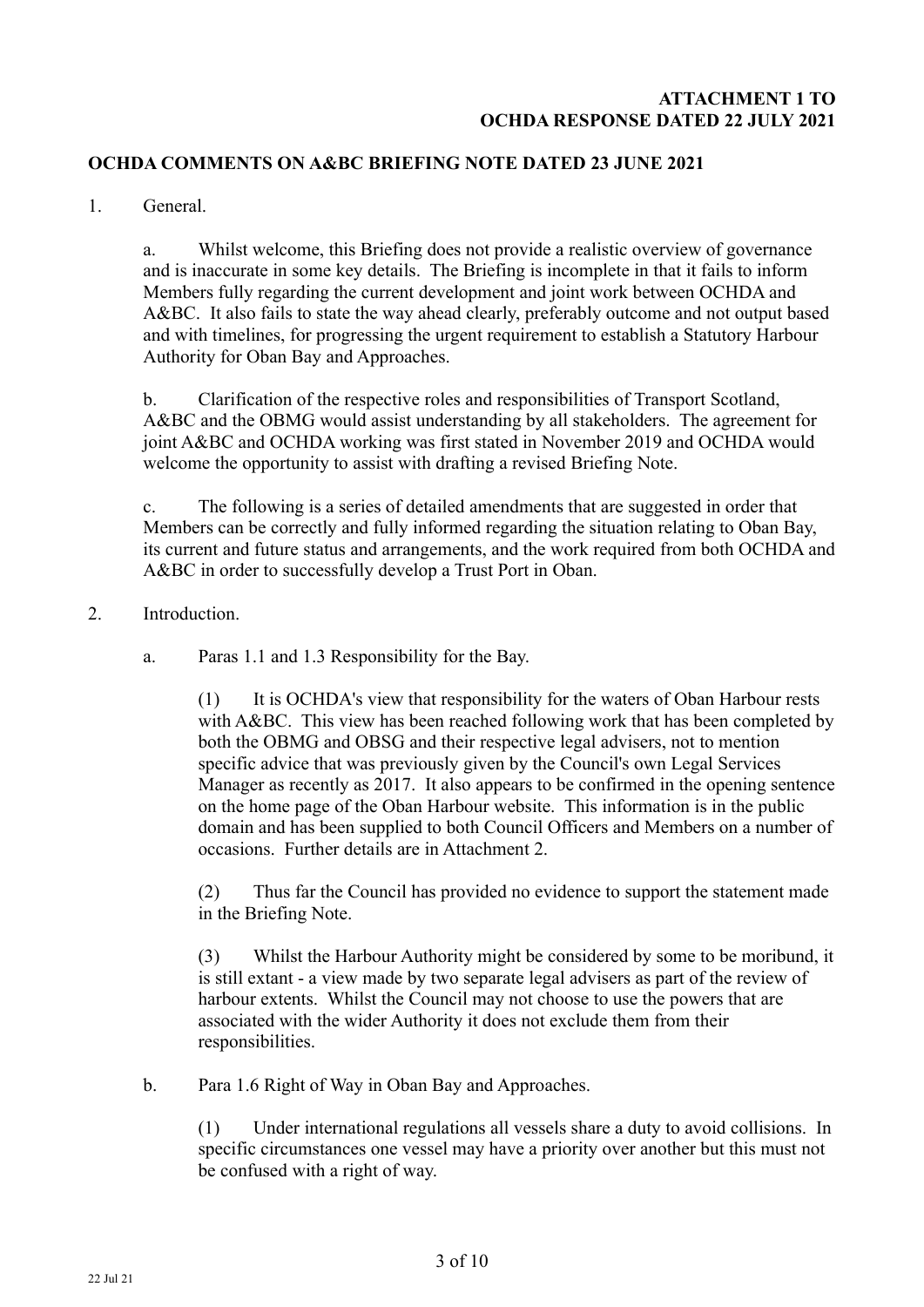(2) The Code of Practice (CoP) for Oban Bay defines large vessels as those which are more than 20m in length and/or have a draft of  $>3m$ . The CoP neither states nor implies that ferries have 'right of way'. Instead, it states that:

"large vessels 'leaving' Oban Bay shall have the right of way over all vessels 'entering' Oban Bay. Small vessels, including sailing vessels, shall not impede the passage of a large vessel entering or leaving Oban Bay."

(3) OCHDA is currently undertaking a review of vessel movements within Oban Harbour. At present the results suggest that the ratio of 'scheduled ferry' : 'other large vessel' is approximately 3:1.

3. Recommendations.

a. Para 2.1 Sub Para ii. "the Council is required to engage with all parties who could be involved in future options for Oban Bay". Discussions between A&BC and OCHDA relate only to the lease of assets at the North Pier and the transfer of Council powers relating to the Harbour. Consultation with other parties will form part of the statutory processes of submitting a Harbour Order and is for Transport Scotland to monitor at the appropriate stage.

*A&BC Comment. There was a decision of the Harbour Board in March that the Council engage with all stakeholders and this recommendation is in respect of that decision.*

b. Para 2.1 Sub Para iv. "Note that OBMG have asked OCHDA to bring their proposals to the September 2021 meeting". The next scheduled OBMG meeting is in August 2021. Following receipt of a letter from the Chair of the OBMG dated 23 June 2021, the Chair of OCHDA provided a progress report to the OBMG including a Schedule of Deliverables required from A&BC and OCHDA to progress the project timeously. *A&BC Comment. Briefing will be updated to make it clear that the OBMG meeting is on 27 August.* 

4. Detail.

a. Para 3.2.1 Meeting 14 January 2016. "Request to Officers to bring more detailed report with recommendations as soon as possible". The request was for Officers to undertake their own option appraisal and report back to the Harbour Board; when was this completed?

*A&BC Comment. A number of reports have been taken to the Harbour Board that have provided updates and moved the position.*

b. Para 3.2.1 Meeting 23 January 2018. Is a copy of the Report which led to Members approving "progression of Option 4" available to the public? Ditto associated Business Plan?

*A&BC Comment. The reports were restricted by virtue of paragraph(s) 9 of Schedule 7A of the Local Government (Scotland) Act 1973.* 

c. Para 3.2.1 Meeting 5 December 2019. Harbour Board recommended that two named Council Directors develop and agree a Memorandum of Understanding to explore the possibilities of establishing a Trust Port with Oban Community Harbour Development Association (not "Authority"). In March 2021 a draft MoU was produced by Council Officers but this was not fit for purpose. It was agreed that OCHDA would draft an MoU within one week for discussion. This was completed on schedule (26 April 2021), along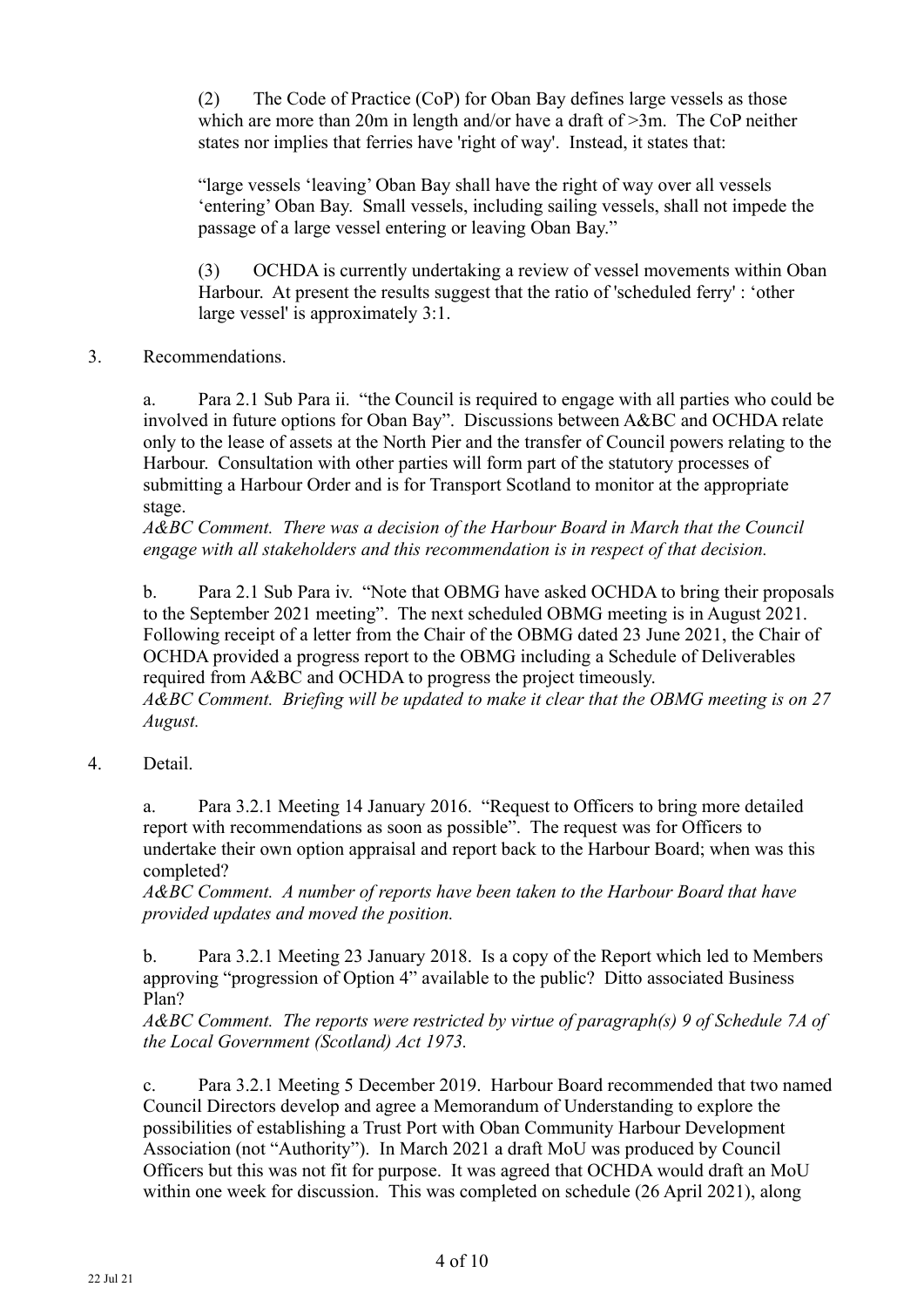with proposals for tasks to be undertaken by  $A\&B\&C$  and OCHDA respectively. There is still no MoU in place and work is progressing (albeit slowly) with the Schedule of Deliverables.

d. Para 3.2.1 Meeting 4 March 2021. The Board agreed that a meeting would be arranged as a matter of urgency between "all stakeholders" which was expected to be A&BC Elected Members, Officers and OCHDA Reps in order to identify obstacles and plan how to overcome them. This is not how the minutes appear to have been interpreted. No meeting has been arranged.

e. Para 3.3. The list of assets on the North Pier appears incomplete, missing the restaurants EEUsk and Piazza, and the Clock Tower?

f. Para 3.4.2. It should be noted that the options listed in the December 2019 report included the Municipal Port option which has not been supported by A&BC Councillors and Officers, most recently at the A&BC/OCHDA Reps meeting on 29 June 2021. *A&BC Comment. The Council has not made a decision on the preferred option at present.*

g. Para 3.5 OCHDA's role.

(1) Members need to be clear that the process of approving a Trust Port is a matter for Scottish Government, not for A&BC. A&BC will be one of the statutory consultees in the process.

(2) The options for Oban Bay which are currently under consideration are: a council-run Municipal Port with CMAL 'nested'; a commercially-run state port run by CMAL on behalf of the Scottish Government with North Pier 'nested'; or, an independent Trust Port, established by statute, run by a specialist Board, and obliged to consider all stakeholders' interests and invest any operating surplus in the local community, with CMAL 'nested'.

(3) In the event that a Trust Port is the preferred option, it will not be "operated" by OCHDA or any other existing party; OCHDA's task is to explore with all parties the possibilities of establishing a Trust Port and to submit appropriate proposals to Transport Scotland.

h. Para 3.5.3 Public meeting February 2020. Members may recall that each organisation represented at the meeting stated their support for the pursuit of the Trust Port option, in the absence of the Municipal Port option, as recorded in the meeting record that was prepared by the NLB.

i. Para 3.5.5 Consultation with stakeholders. Initial consultation with stakeholders in relation to the overall limits of the proposed Harbour Authority, a necessary precursor to drafting a Harbour Order, was undertaken in December 2020 and reported to Transport Scotland, the OBMG and to A&BC. Formal consultation is a part of the submission process.

j. Para 3.5.6 Business Plan and appraisal. OCDA is awaiting information in order to develop a business plan (financial viability, conservancy charges etc). Asset lease negotiations have yet to commence, and it would be irresponsible for OCHDA to attempt to produce a business plan until the remaining information has been provided by A&BC and preliminary Heads of Terms have been agreed. OCHDA's business plan will be scrutinised by Transport Scotland for viability and sustainability as already stated, and this will also be provided to all statutory consultees including A&BC.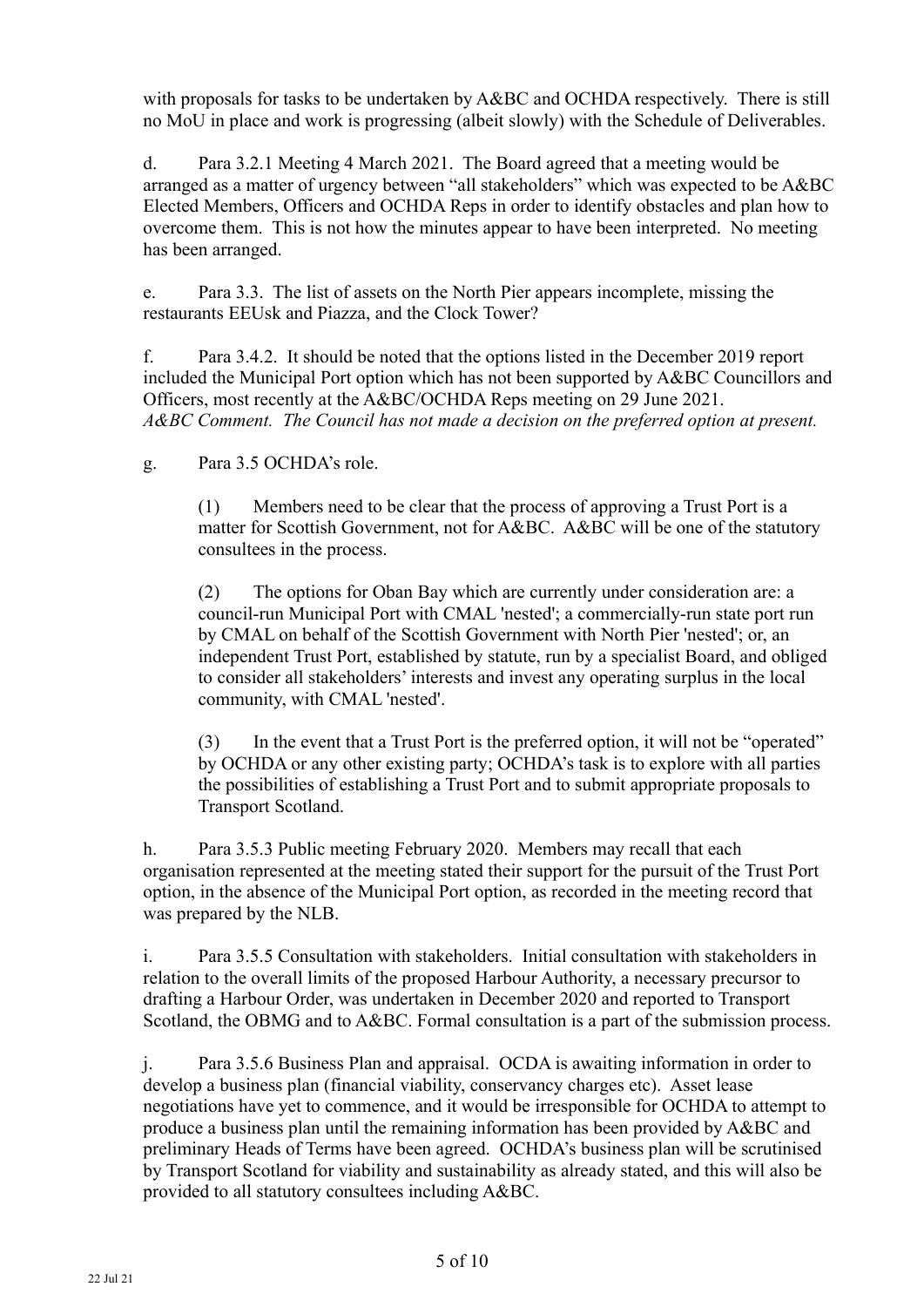k. Para 3.5.8 Formal submission. A&BC Officers have repeatedly stated that there has been no formal approach to the Council in regard to the lease for buildings and the transfer of powers. Despite this reported lack, the Harbour Board and other Committees have been discussing the matter since at least December 2019. At the recent Oban Lorn and Isles Area Committee meeting, the A&BC Officer present was unable to explain what the form of a submission must be to be regarded as formal. Despite his commitment to providing clarification, none has been received. The "Informal Expression of Interest" referred to is Step 1 of A&BC's process for submitting Asset Transfer requests under the Community Empowerment Act. This submission was made at the request of A&BC Officers despite it being clear that no Community Empowerment Act Asset Transfer is being sought. It is therefore hard to understand the request to produce the Expression of Interest and the repeated statement that no formal submission has been made.

l. Para 3.5.11 Appraisal of the proposal by the Council. Inter alia the A&BC Officer has proposed adoption of the Treasury's Green Book 5 Case' model – a process designed for major government-funded capital-intensive infrastructure projects. In response OCHDA requested from A&BC Officers guidance and/or examples regarding the use of this process for a project of this sort. A&BC Officers were unable to provide any examples or suggest any specific guidance. At present OCHDA is of the view that a robust Business Plan, which will contain much of the detail identified in the Green Book, will be more meaningful and relevant to this project. Both Transport Scotland and individual members of the OBMG (who are familiar with the Green Book) have agreed that this would be more appropriate in this case.

*A&BC Comment. The Treasury's Green Book 5 case model was offered as a suggestion of a model OCHDA could follow, in order to be helpful. It is not a requirement.* 

m. Para 3.5.13 Business case submission. Following a productive meeting between A&BC Finance Staff and OCHDA on 8 July 2021, income and expenditure for the North Pier operation is now better understood by all. This is useful progress towards completing a business case which still requires other details including lease costs.

n. Para 3.6.1 Additional "key next steps" required from A&BC include:

(1) A&BC Officers working with OCHDA to agree the MoU directed by the Harbour Board in December 2019 using the draft prepared by OCHDA in April 2021 as the starting point.

(2) A&BC acknowledging receipt of documents from OCHDA and providing feedback.

(3) A&BC clarifying their role and responsibility, compared to those of the OBMG and Transport Scotland, in approving the Trust Port proposal.

(4) A&BC providing the remaining information detailed in the Schedule of **Deliverables** 

(5) A&BC agreeing Heads of Terms for the commercial lease (costs, duration & conditions).

(6) A&BC clarifying the "formal" process for applying for a lease.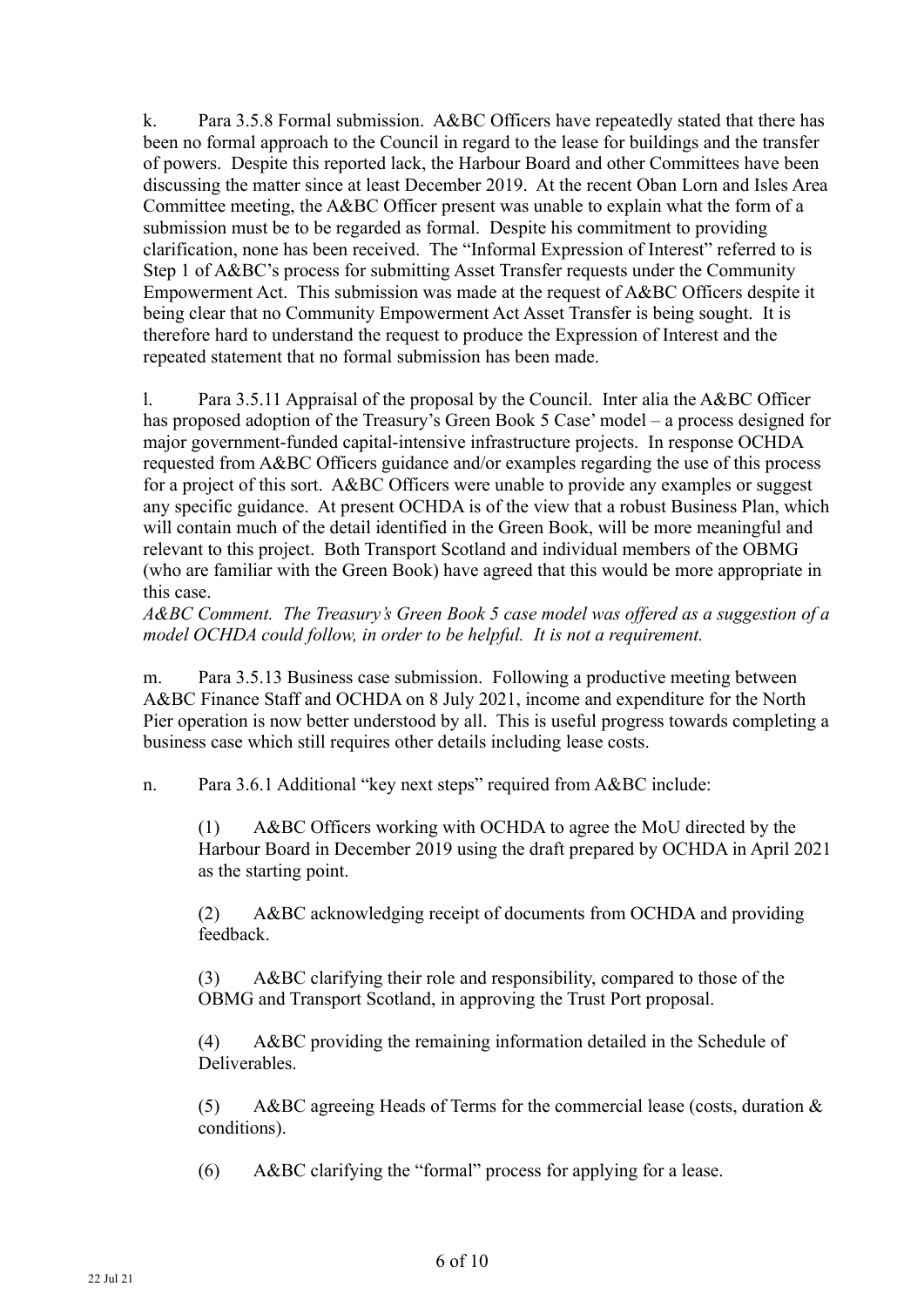o. Section 5 Implications.

(1) 5.3. As a key part of the process is for a transfer of powers relating to the North Pier and Oban Harbour from the Council to the Trust Port, then we feel this should read "Any agreement with OCHDA must ensure that the Council's interests are protected".

- (2) 5.4. There are potential HR/staffing issues that will need to be addressed.
- p. Glossary of terms.
	- (1) OSG should be OBSG Oban Bay Stakeholders Group.
	- (2) SHA: this is usually taken to mean Statutory Harbour Authority.

(3) SHO: as A&BC have used this in their briefing note, it might be helpful to include this, not least because it differentiates between SHA and SHO - Single Harbour Order as referred to in the Note.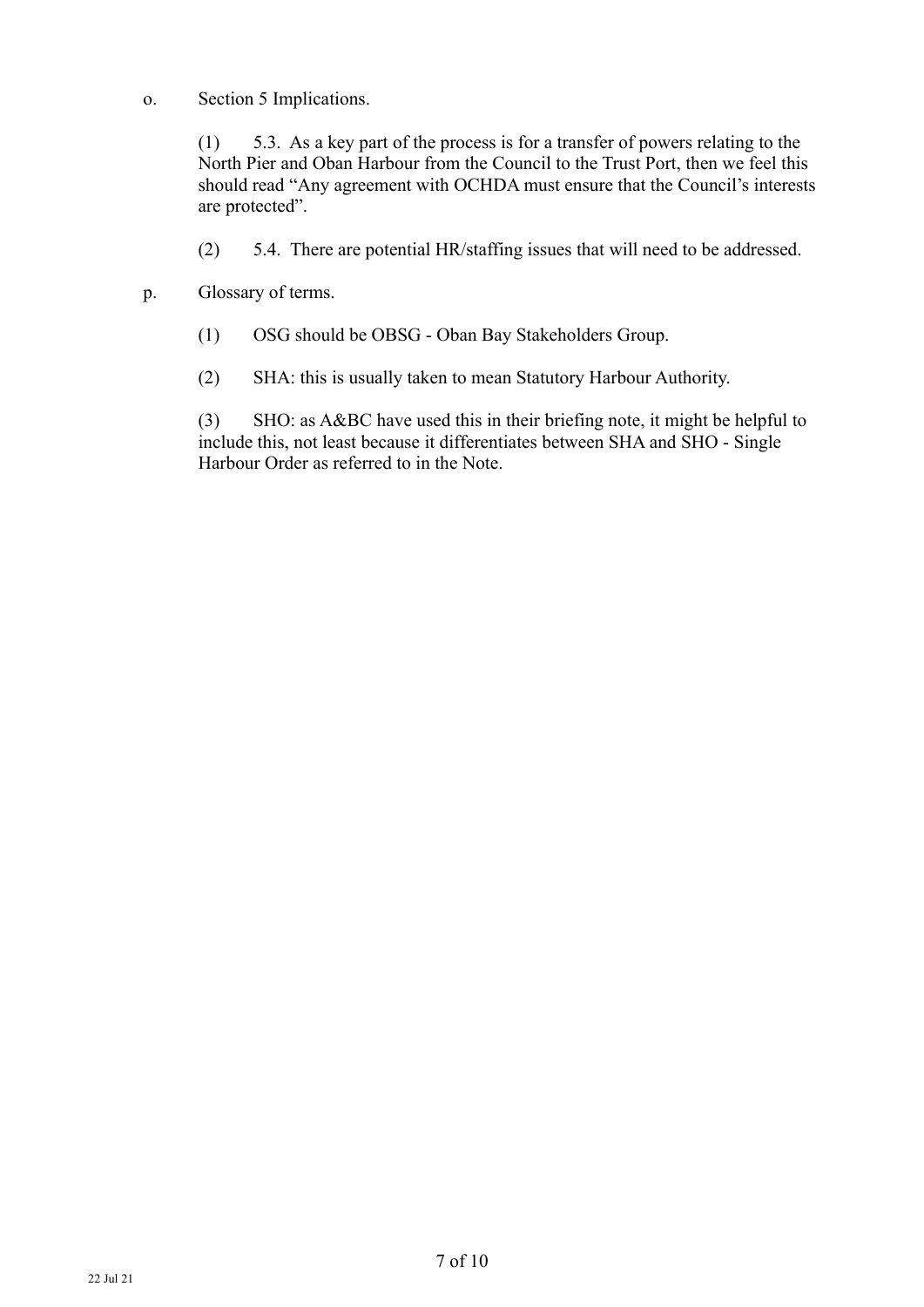# **ATTACHMENT 2 TO OCHDA RESPONSE DATED 22 JULY 2021**

# **SUMMARY OF RECENT RESEARCH INTO THE HISTORIC AND CURRENT JURISDICTION OF OBAN BAY**

# 1. **Introduction**.

This Attachment provides a very brief overview of the research which has recently been carried out relating to the existence of a Harbour Authority responsible for the waters of Oban Bay. All of the information summarised in this document has been presented to either the Oban Bay Management Group (OBMG) or its predecessors, the Oban Harbour Development Group and the Oban Harbour Management Group (OHMG).

# 2. **Retired Scottish High Court Judge, Lord Bruce Weir**.

Prior to the formation of the Oban Bay Stakeholder Group (OBSG), the main mechanism by which users of Oban Harbour had any meaningful input into the (then) OHMG was via the Oban Harbour User Group, chaired by Alasdair Henderson of CalMac. Lord Weir took part in these meetings on behalf of RYA Scotland and made a number of recommendations and observations, some of which were approved and recorded in subsequent meeting notes of the OHMG and the OBMG.

One of these observations, made at a meeting held at the Cuan Mor in 2018, was with regard to the relevance of historic legislation to Oban Bay. Lord Weir advised that, until such time as it was formally repealed, the historic legislation was still valid - irrespective of whether or not the current pier owner/operator chose to recognise it.

This principle was recently demonstrated in March 2019 when the then speaker of the House of Commons, John Bercow, used legislation which had first been used on 2 April 1604, and most recently in 1920, to prevent a parliamentary debate related to the Brexit vote from taking place. As this Attachment will demonstrate, in the case of Oban there is documentary evidence that the former Harbour Authority was operating much more recently than that, and that it had done so for more than a century.

# 3. **Former Oban Assistant and Temporary Harbour Master, Fergus Gillanders**.

Fergus Gillanders carried out an extensive search of the Argyll and Bute Council (A&BC) archives during 2017 and 2018 and discovered a significant amount of material which confirmed the formation and operation of a Harbour Authority for Oban Bay. The most recent records were to the late 1980s and early 1990s, and were included as an Appendix in the jurisdictions paper that was subsequently prepared by the OBSG (see later). The result of the work that was completed by Fergus has been used by others to inform their own research and considerations.

#### 4. **Retired solicitor and RYA Scotland Cruising Committee Member, Boyd Holmes**.

Boyd Holmes was asked by RYA Scotland to provide a legal opinion of the historic information that had been collated by Fergus Gillanders, and compare that to the preliminary findings of Monica Peto of Eversheds Sutherland who had been commissioned by the OBMG to undertake a review of historic jurisdictions in Oban Bay.

Mr Holmes reported that, in contrast to the then view of Ms Peto, he considered that the information and legislation did support the view that there was a Harbour Authority for Oban Bay, albeit one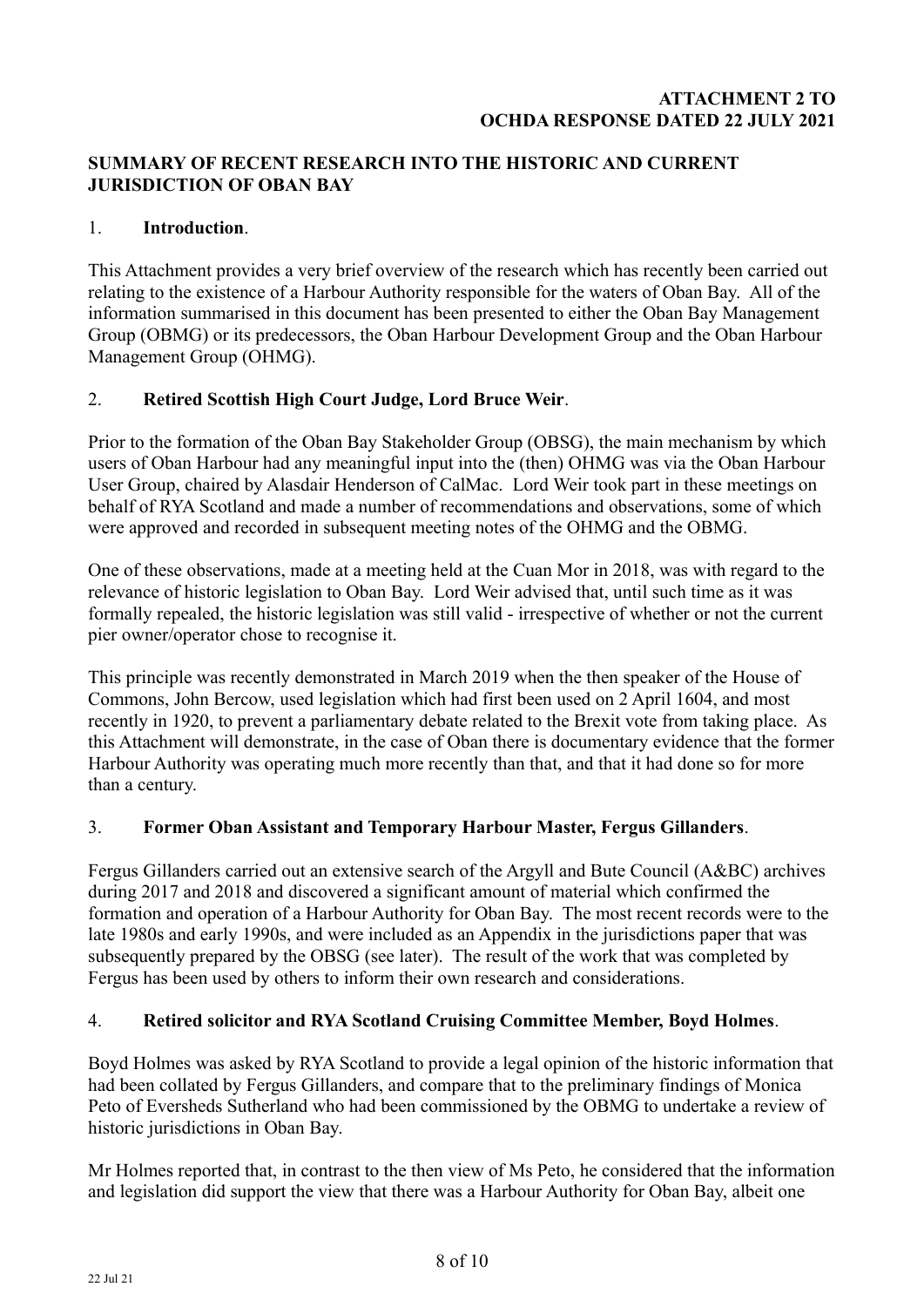that was no longer operating. Boyd was the first person to describe the Harbour Authority as being 'moribund but extant' and, like Lord Weir, advised that it would remain so until the relevant legislation was repealed.

# 5. **Oban Bay Stakeholder Group**.

The OBSG collated the work that had been completed by both Fergus Gillanders and Boyd Holmes, together with the initial report which had been prepared for the OBMG by Monica Peto, and combined this with historic Admiralty charts held by the National Library of Scotland. The resultant document, referred to as 'the jurisdictions paper', was first presented to a stakeholder meeting held at the Glencruitten Hall and then again at a public meeting hosted by the OBMG at the Argyllshire Gathering Halls in March 2019.

Whilst the report confirmed the geographical extents of the areas of jurisdiction around the existing harbour structures, and identified specific points of agreement and those which were still to be resolved, it also made the following statements with regard to the outer part of Oban Bay:

- A general harbour master for Oban Bay was appointed as a result of the 1878 Act;
- The 1878 Act led to the formation of the Oban Harbour Authority (OHA);
- There is documentary evidence that the OHA was active until at least the late 1960s or early 1970s;
- There is circumstantial and documented evidence that the role of the OHA has been acknowledged more recently.

These findings were acknowledged by Monica Peto in her final report to the OBMG prior to the March 2019 public meeting.

# 6. **Monica Peto of Eversheds Sutherland**.

As already stated, Monica Peto was commissioned by the OBMG to provide a legal review of the legislation and jurisdictions in Oban Bay. This was published in late 2018, following which both Boyd Holmes and then the OBSG provided detailed feedback and comment. Correspondence between the author of the OBSG and Monica led to a general consensus being reached on all points other than the detail of the boundary between different harbour areas in the vicinity of the South Pier (this has subsequently been agreed between OCHDA, CMAL and members of the OBMG in 2020). Monica confirmed that consensus had been reached in her final report to the OBMG in February 2019, with the OBMG minute stating the following:

*The legal status of the SHA at the North Pier and Railway Pier has been agreed, along with more accurate boundary positions. There is a grey area of the exact legal status of the area of jurisdiction associated with the South Pier, although this is thought to be of small consequence as this can be clarified with the required new legislation for a wider SHA. The original South pier boundary has also been identified.* 

*The area outside of these SHA areas, up to the Dog Stone - Brandy Stone line, has limited HM powers under the 1847 and 1878 acts; these powers relate to a general HM that could be jointly appointed by the owners of the Railway, North and South Piers and the Council. Again new legislation will be required for a wider SHA to be effective which would supersede this legislation.*

This is entirely consistent with the findings of both Boyd Holmes and the OBSG jurisdictions report, the latter concluding with the following statement: